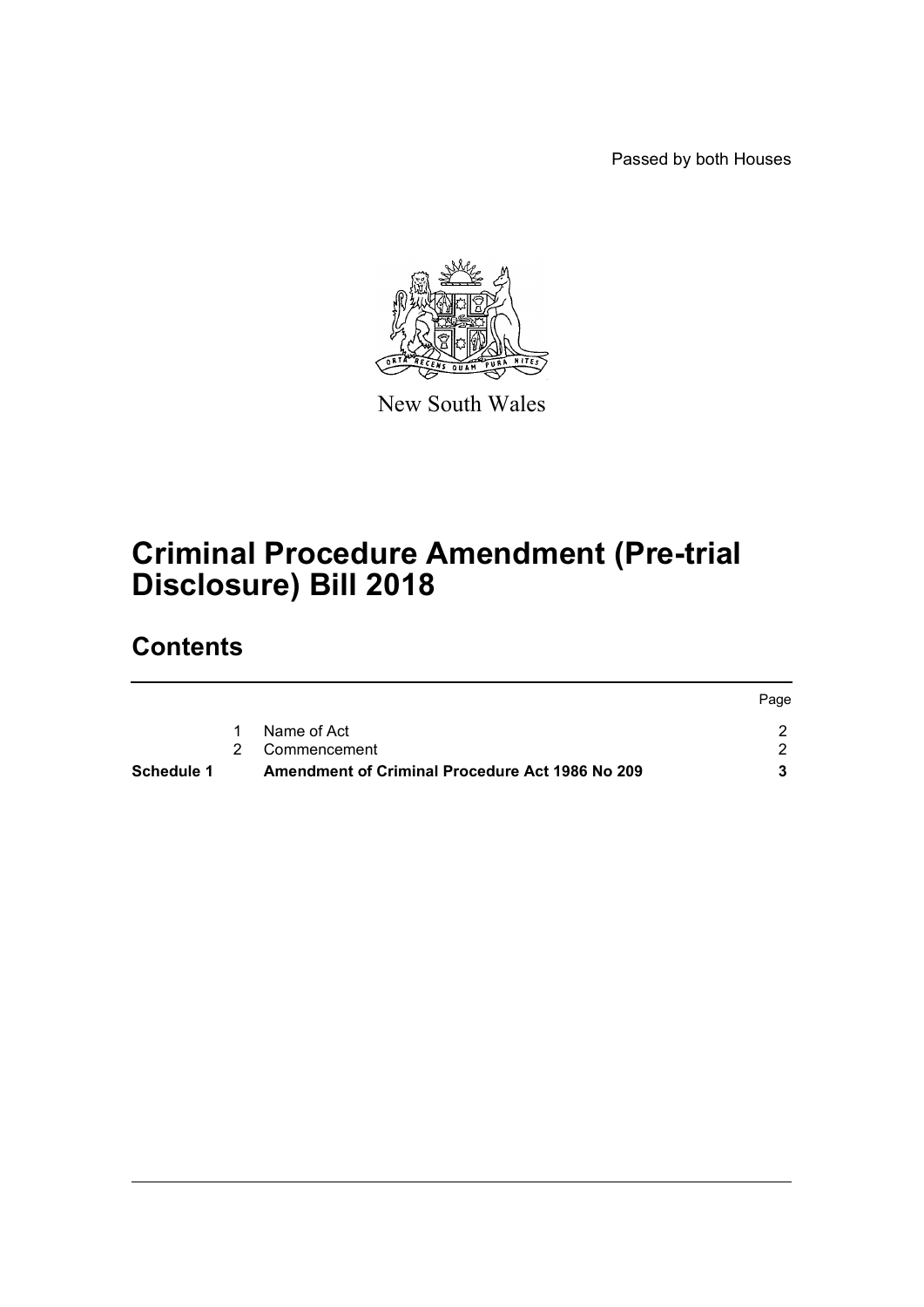*I certify that this public bill, which originated in the Legislative Assembly, has finally passed the Legislative Council and the Legislative Assembly of New South Wales.*

> *Clerk of the Legislative Assembly. Legislative Assembly, Sydney, , 2018*



New South Wales

# **Criminal Procedure Amendment (Pre-trial Disclosure) Bill 2018**

Act No , 2018

An Act to amend the *Criminal Procedure Act 1986* to give effect to recommendations of the statutory review of the Act with respect to the mandatory pre-trial disclosure of certain evidence and other matters in proceedings for indictable offences; and for other purposes.

*I have examined this bill and find it to correspond in all respects with the bill as finally passed by both Houses.*

*Assistant Speaker of the Legislative Assembly.*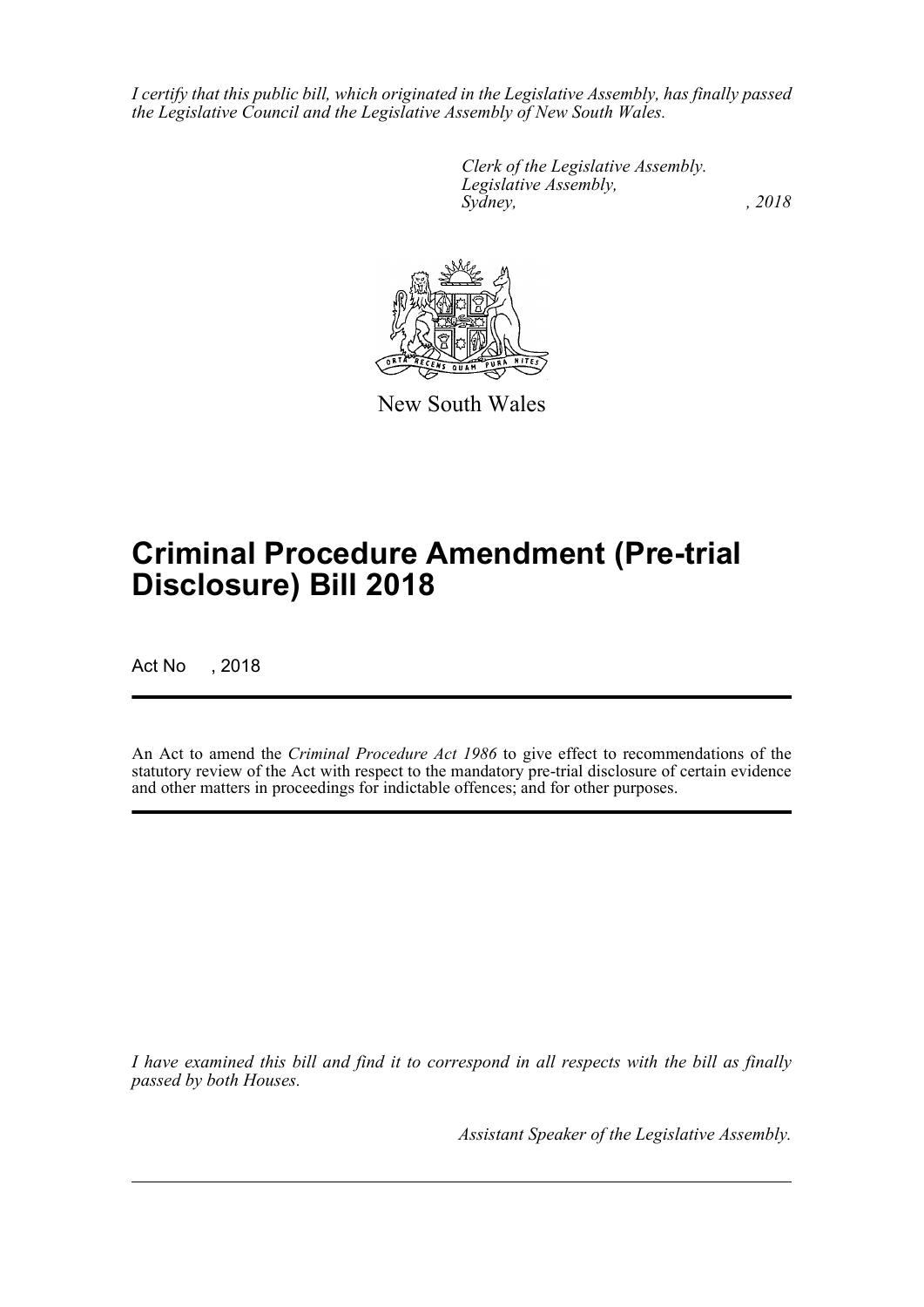### <span id="page-2-0"></span>**The Legislature of New South Wales enacts:**

#### **1 Name of Act**

This Act is the *Criminal Procedure Amendment (Pre-trial Disclosure) Act 2018*.

#### <span id="page-2-1"></span>**2 Commencement**

This Act commences on a day or days to be appointed by proclamation.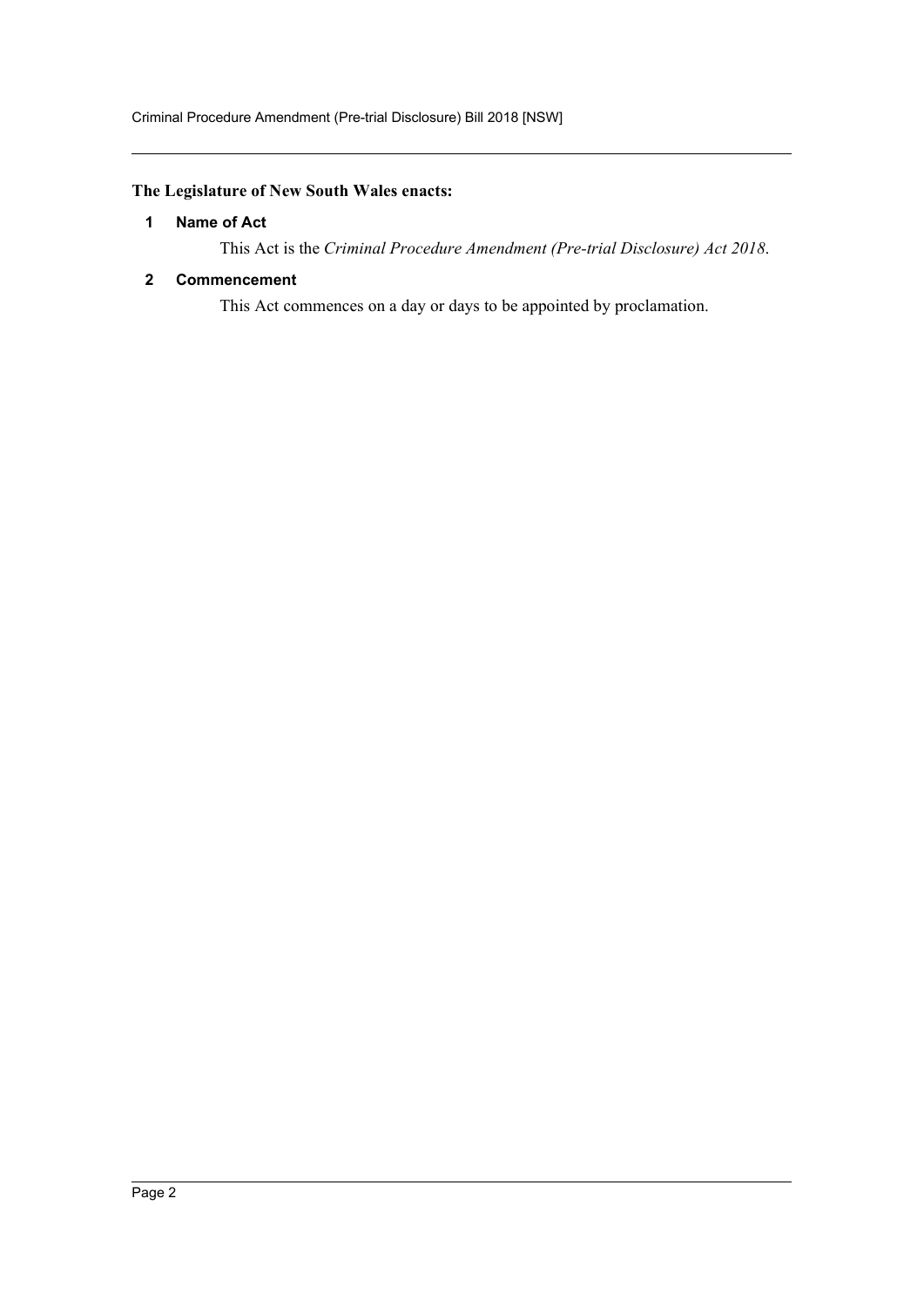### <span id="page-3-0"></span>**Schedule 1 Amendment of Criminal Procedure Act 1986 No 209**

#### **[1] Section 142 Prosecution's notice**

Insert after section 142 (1) (c1):

(c2) if the prosecutor proposes to adduce at the trial the transcript of an audio or a visual recording, a copy of that transcript,

**Note.** This paragraph does not require the prosecution's notice to contain copies of transcripts of recorded statements (within the meaning of section 289D) unless the prosecutor proposes to adduce such transcripts at the trial.

#### **[2] Section 143 Defence response**

Insert after section 143 (1)  $(g)$ :

- (h) if any expert witness is proposed to be called at the trial by the accused person, a copy of each report by that witness that is relevant to the case and on which the accused person intends to rely,
- (i) notice as to whether the accused person proposes to raise any issue with respect to the continuity of custody of any proposed exhibit disclosed by the prosecutor,
- (j) notice of any significant issue that the accused person proposes to raise regarding the form of the indictment, severability of the charges or separate trials for the charges,
- (k) if the prosecutor disclosed an intention to adduce at the trial any audio or visual recording or the transcript of any audio or visual recording:
	- (i) any request that the accused person has that the recording or transcript be edited (other than in circumstances to which subsection (2) (d) relates), and
	- (ii) particulars sufficient to clearly identify the edits that the accused person requests.

#### **[3] Section 143 (2) (a), (c) and (f)**

Omit the paragraphs.

#### **[4] Section 144 Prosecution response to defence response**

Insert after section 144 (d):

- (d1) if the accused person has requested any editing of any audio or visual recording, or the transcript of any audio or visual recording, that the prosecutor intends to adduce at the trial, notice as to:
	- (i) whether the prosecutor disputes any of the requested editing, and
	- (ii) which requested edits are disputed, if any,